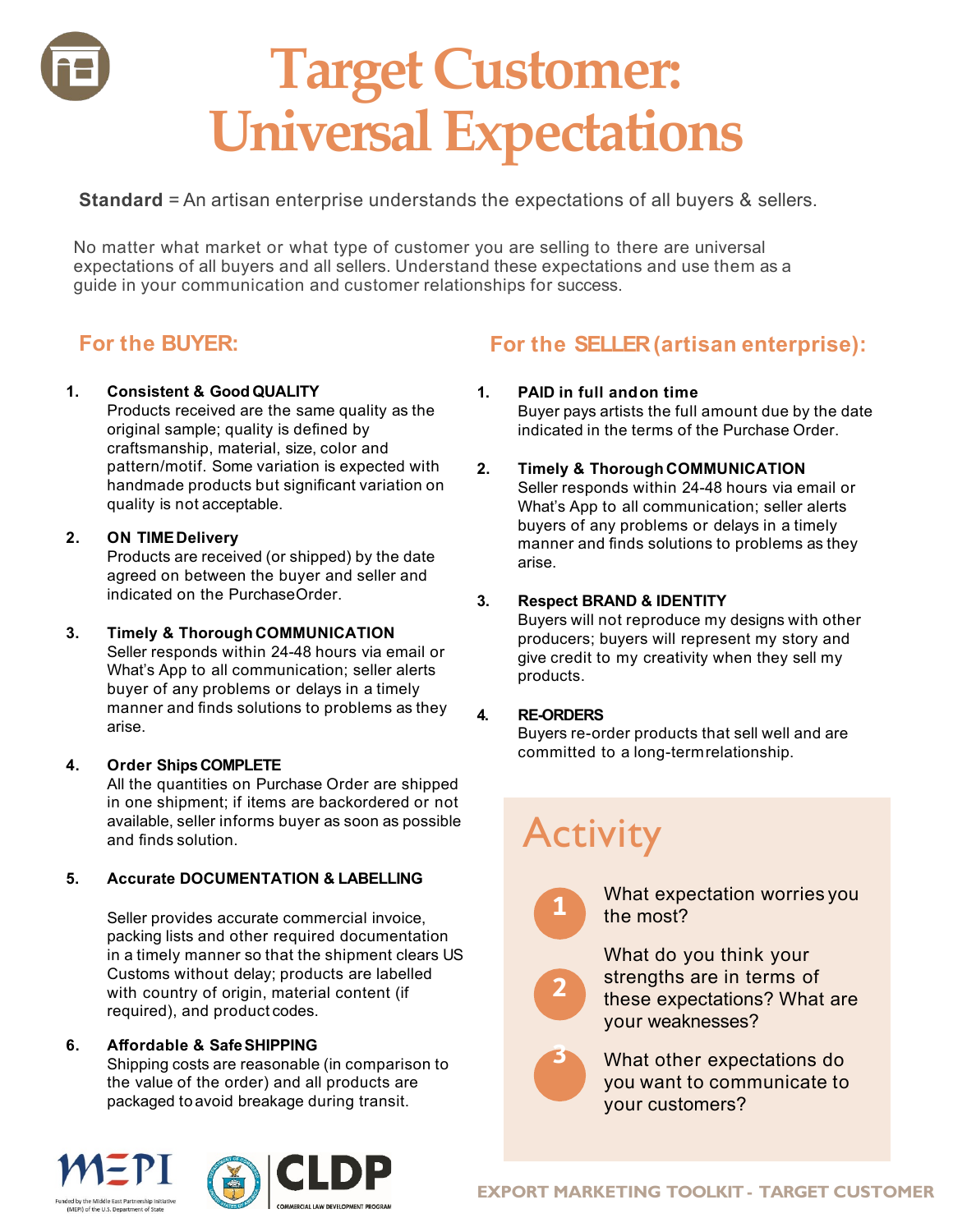

# **Target Customer: Distribution Channels**

#### **Standard =**

An artisan enterprise defines their target customer in terms of distribution channel.

Identify your target customer by distribution channel.

How does your product get from your workshop or warehouse to the final end-consumer?

Defining your distribution channel will help identify your target customer.

**Channel #1:** This is often referred to as "B2C" (Business to Consumer) or "DTC" (Direct To Consumer). This is a very challenging and difficult channel for overseas artisan enterprises to compete effectively in, however.

**Channel #2:** This is one of two "B2B" (Business to Business) channels that is popular for global artisan enterprises. In this channel, an artisan enterprise exports to either a small or large retail store; the retail store, in turn, sells to the end-consumer.

**Channel #3:** This is the other "B2B" channel that is popular for global artisan enterprises. In this channel, an artisan enterprise exports to a wholesale company. The wholesale company distributes to retail stores, and the retail store, in turn, sells to the end-consumer.

## **Activity**

**1**

**2**

On the diagram below, circle the distribution channel that illustrates how your products get from your workshop (or warehouse) to the final end-consumer.

Are you selling through one channel or multiple channels? If yes, what channel is the most successful for you?

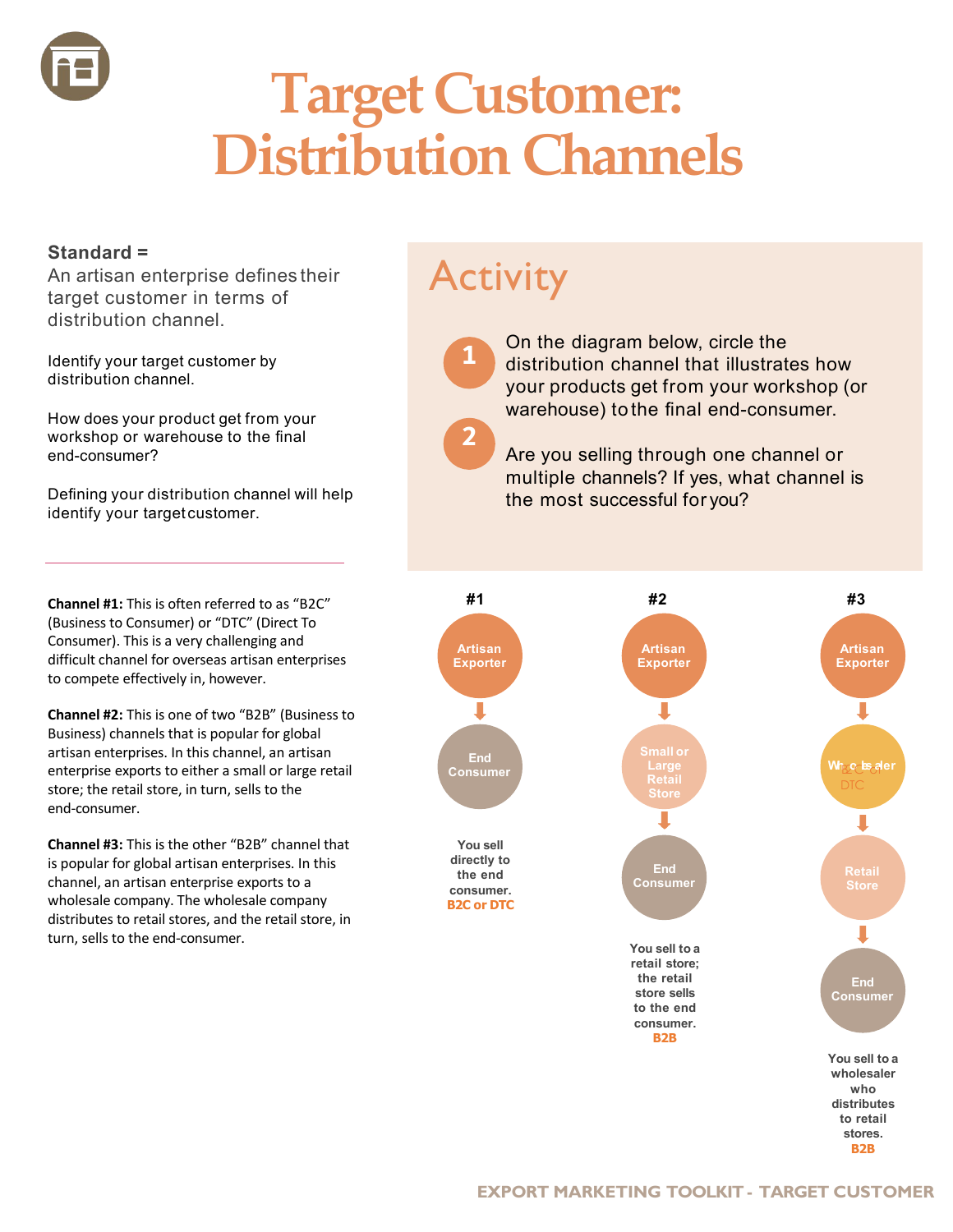

## **Target Customer: Customer Profiles**

**Standard** = An artisan enterprise defines their target customer in terms of the type of company or customer and they understand the specific requirements of their target customer.

There are four general profiles of customers/companies buying global handmade products.

- **1. WHOLESALER**
- **2. LARGE RETAIL STORE**
- **3. SMALL RETAIL STORE**
- **4. END CONSUMER**

Each profile has different expectations in terms of:

**PRICE TERMS =** costs included in your price

**PAYMENT TERMS =** when you will be paid & by what method

**QUANTITIES =** minimum or average order

**PRODUCT OFFER =** type of collection you have

**DELIVERY TIMES =** when you will ship their order

**LENGTH OF RELATIONSHIP =** how many times they will order from you

|                                                  | <b>Quantities</b>                         | <b>Price Terms</b>          | <b>Payment Terms</b>                                             | <b>Product Offer</b>                                 | <b>Delivery</b> | Length of<br><b>Relationship</b> |
|--------------------------------------------------|-------------------------------------------|-----------------------------|------------------------------------------------------------------|------------------------------------------------------|-----------------|----------------------------------|
| <b>Wholesaler</b><br>(B2B)                       | 500+ pieces<br>\$5,000-\$50,00<br>$^{0+}$ | FOB or<br>Ex-Factory        | Deposit paid by wire<br>transfer; balance on<br>receipt of goods | Private Label or<br>Custom Design                    | 3+ months       | Long Term                        |
| <b>Large Retail</b><br><b>Store</b><br>(B2B)     | 500+ pieces<br>\$5,000-\$50,00<br>$0+$    | FOB or Landed               | Net 30-60 paid by<br>wire transfer.                              | Private Label<br>collection or<br>exclusive co-brand | $3+$ months     | Medium                           |
| <b>Small Retail</b><br><b>Store</b><br>(B2B)     | 20-50 pieces<br>\$250-\$1.000             | Wholesale,<br>Landed or DDP | At Export or Net 30<br>by credit card or<br>check.               | Your Branded<br>Collection                           | 3-6 weeks       | Short to<br>Medium               |
| <b>End Consumer</b><br>(B <sub>2</sub> C or DTC) | 1-2 pieces<br>\$25-\$100                  | Retail                      | Paid in Advance by<br>credit card.                               | Your Branded<br>Collection                           | $1-10$ days     | Short                            |